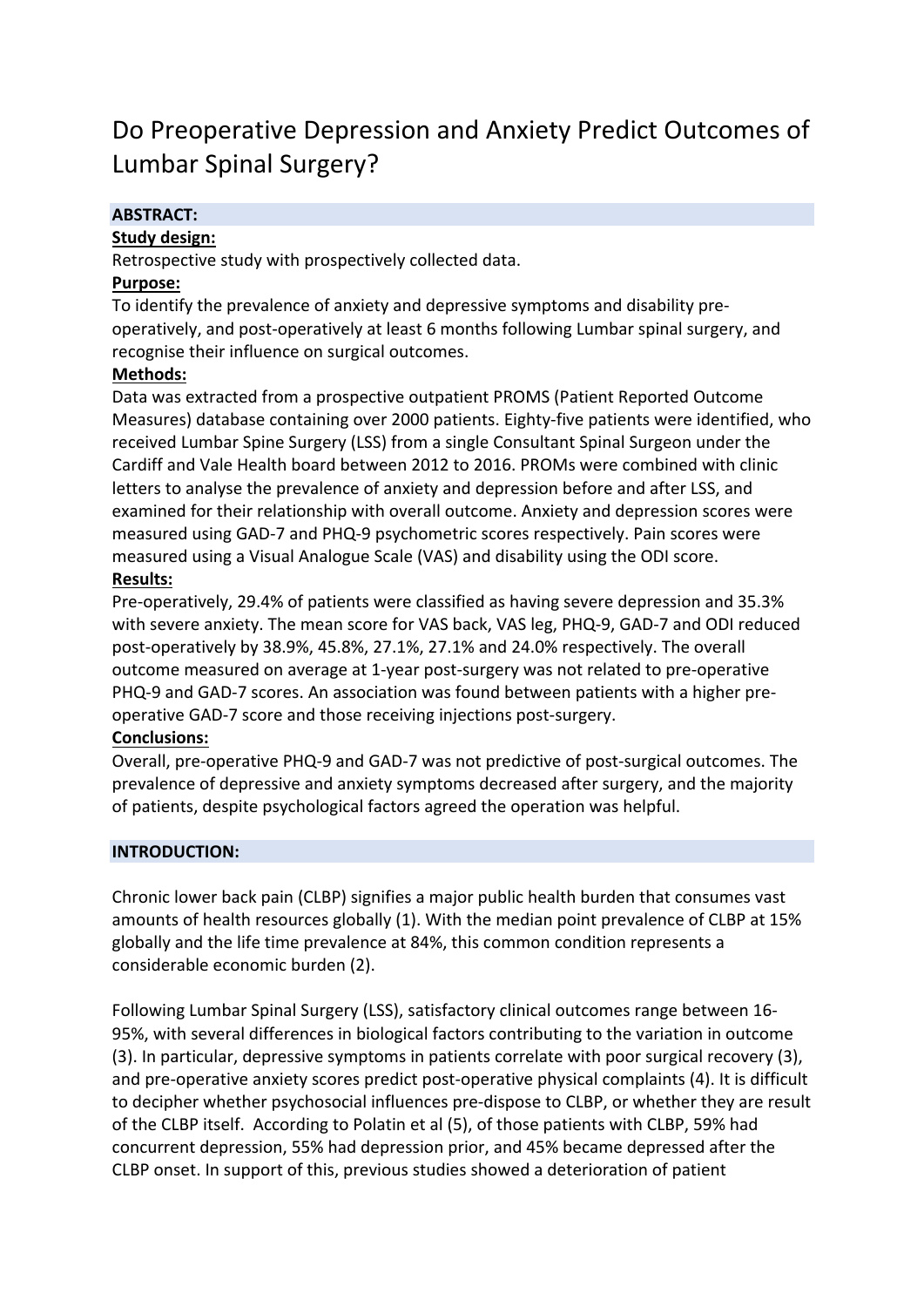depression and anxiety scores after the onset of back pain, with changes in mental state associated with declines in physical health as well in immunity, mood and well being (6). There is no definite accepted method for assessing the outcome of spinal surgery (7). Nevertheless, it is well established that psychological factors affect the success of postoperative results (8).

The question remains as to whether patients intended for spinal surgery should be routinely screened pre-operatively for psychological risk factors to identify those that may require adjuvant treatment in order to improve their outcome (9).

# **Aims:**

Depression and anxiety have been considered as the most common psychological conditions associated with CLBP (10). However, in comparison with depression, far fewer studies have examined the clinical influences of anxiety in spinal surgery (11). The aim of the current study was to identify the prevalence of depressive and anxiety symptoms and disability preoperatively and post-operatively following LSS and examine their influence on post-surgical outcomes.

# **METHODS:**

# **Patients:**

The present retrospective study used data taken from a PROMS questionnaire database collected prospectively by a single Consultant Spinal Surgeon at University Hospital of Wales and University Hospital Llandough. Data was collected as part of routine clinics both on admission and as part of post-operative follow up. The database currently contains data for over 2000 patients.

Patients were extracted from the database over a period of 4 years. They were excluded from this study if they did not have LSS or had previous back surgery, or were in those diagnostic groups of tumours, infections, fractures, and Cauda Equina Syndrome. Out of a potential 356 patients, 85 met these criteria. All of these patients had completed scores both pre-operatively and post-operatively past 6 months.

### **Anxiety and depression***:*

Anxiety was measured using the Generalised Anxiety Disorder 7 (GAD-7) scoring system. The system uses a 7 item anxiety scale with a strong criterion validity for identifying Generalised Anxiety Disorder (sensitivity 89%, specificity 82%) (11). It also has a high sensitivity and good specificity for detecting Panic Disorder, Social Anxiety Disorder and Post Traumatic Stress Disorder (12). The GAD-7 scoring system has been developed based upon DSM-IV criteria for diagnosing GAD (13). Scores on this scale below cut off points of 5, 10, and 15 correspond to mild, moderate and severe anxiety, respectively. Higher scores are strongly associated with more functional impairment (11,13).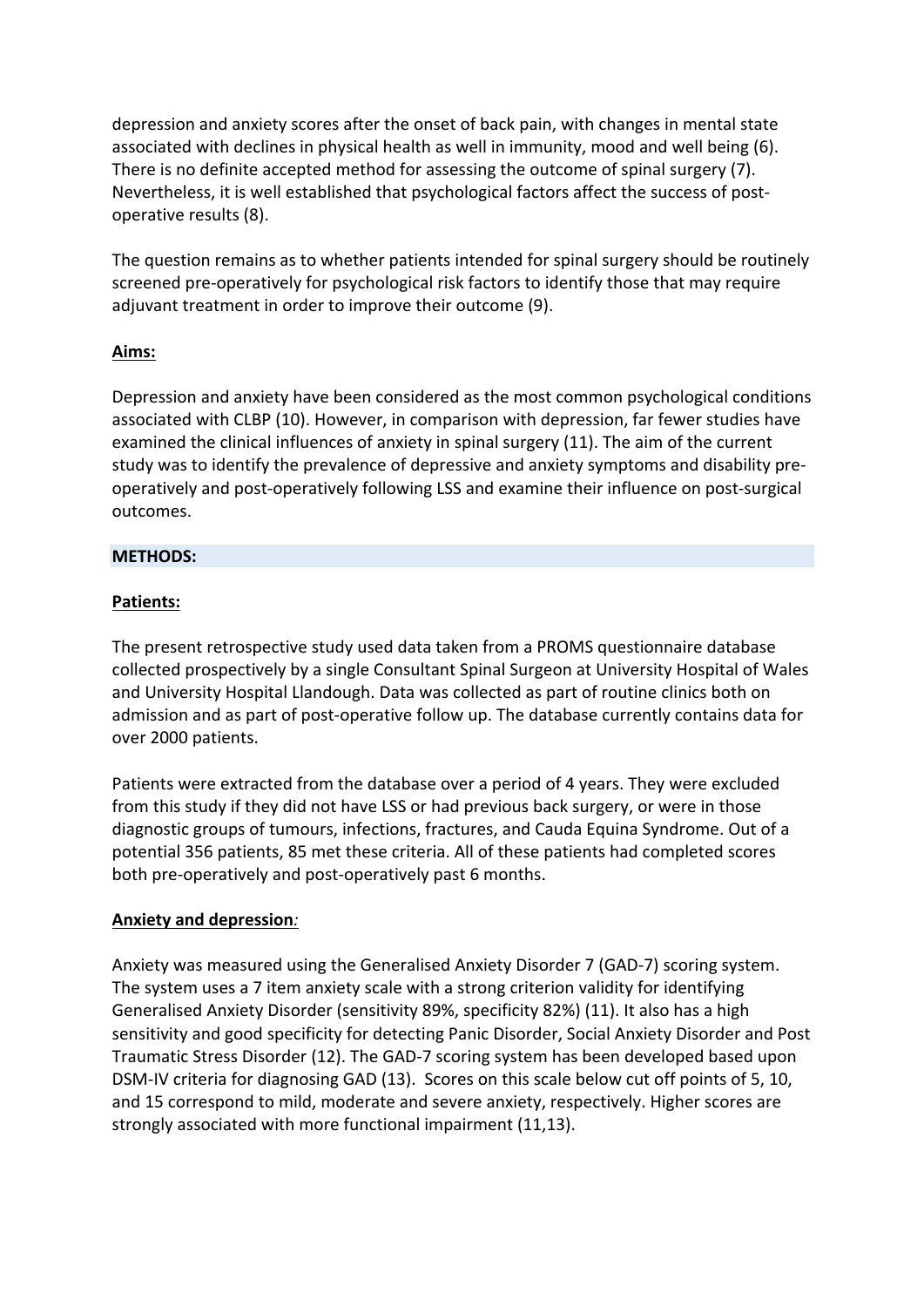Depressive symptoms were identified using Patient Health Questionnaire 9 (PHQ-9) score which is a more commonly used self administered version of the Primary Care Evaluation of Mental Disorders (PRIME-MD) diagnostic tool for mental disorders (14). It contains 9 items each corresponding to one of the 9 criteria of the DSM-IV used to diagnose depressive disorders. Each of the 9 items are scored from 0, "not at all" to 3, "nearly every day" giving a maximum score of 27. Cut off points for mild, moderate, moderate severe and severe are 5, 10, 15, and 20 respectively. A score of >10 gives a positive likelihood ratio for Major Depression of 7.1 (sensitivity 88%, specificity 88%) (15).

# **Pain and disability:**

To analyse pain, patients were asked to rate their pain on a Visual Analog Scale known as the VAS score, in this case specifically back and leg pain. To measure disability preoperatively and post-operatively, the Oswestry Disability Index v2 (ODI) was utilised. The ODI encompasses a questionnaire with 10 sections, each with 6 statements scored on a 5 point scale, with higher scores indicating greater disability. This score is a lower back condition-specific measure used commonly in management of spinal disorders (16). We also identified changes in walking distance capabilities both pre-operatively and postoperatively.

# **Overall outcome:**

Following their LSS, patients were asked if they found the operation helpful, whether they would have the operative again, whether they were satisfied and whether it met their expectations. These were scored in a binary (yes/no) format.

# **Statistical analysis:**

The results are summarised for the cohort by means, standard deviation (SD) and 95 % Confidence Intervals for continuous variables, or by proportions of the total number of cases for categorical variables. Statistical analyses were performed using SPSS Software (version 23) and involved use of Students' t, Chi squared and Fisher's Exact tests.

# **RESULTS:**

# **Patient Demographics:**

**Table 1** summarises the demographic data of the 85 patients included in the study. There were 50 females (59%) and 35 males (41%) of mean age 49 years (range from 16-75). Only 23/85 (27%) patients were found to be a smoker during their first consultation. 27/85 (32%) claimed Disability Benefits at the time of their consultation. Prior to surgery, some patients had tried Nerve Root Blocks or Spinal injections or both but these had given only short term relief (n=39, 45.9%).

Surgery included: Transforaminal Lumbar Interbody fusion (28%); Posterior Lumbar Decompression and Instrumental fusion (19%); Anterior Lumbar Interbody Fusion (8%); Lumbar Decompression (13%); Lumbar Disectomy (25%); and other (7%).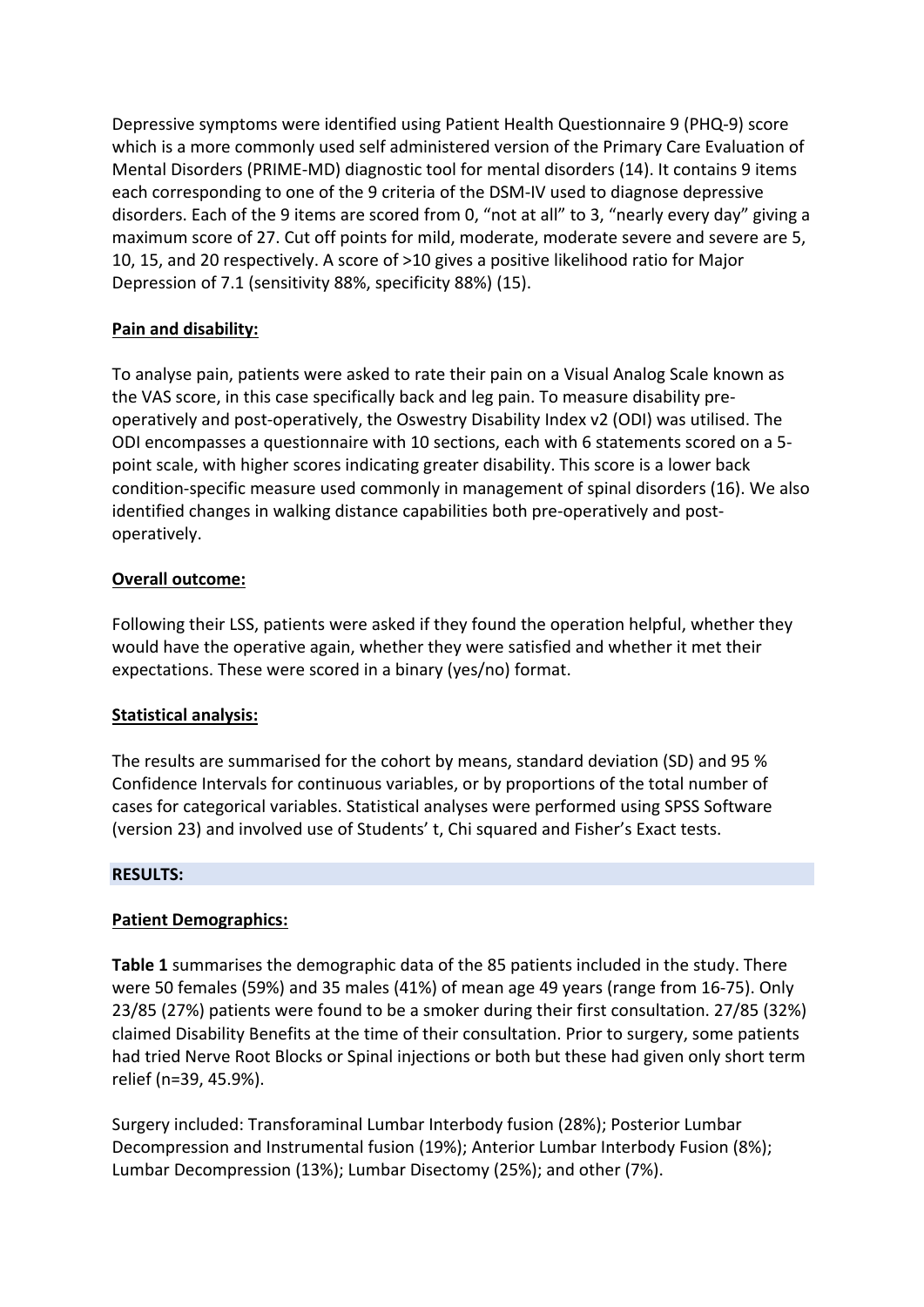Concerns and expectations at initial outpatient consultation were recorded and are summarised in **Tables 2 and 3.** The common concerns were organised into 5 groups, the largest group (52.9%) did not express any major concerns, 25.9% stated that 'Impact on day to day life' was their most prevalent concern, and involved worries regarding family life, finances and occupation. The next most common concerns were 'Risks of Surgery' (10.6%), then 'Losing walking ability' (7.1%) followed by 'Paralysis/Cauda Equina Syndrome risk' (3.5%). The main expectations at initial outpatient consultation were 'Pain relief' (45.9%) followed by 'None' (38.8%), 'Improve quality of life' (9.4%), 'Cure' (4.7%) and 'Stop need for analgesics' (1.2%).

|                                                        | Mean             | n  |
|--------------------------------------------------------|------------------|----|
| Age/ years (95%CI)                                     | 49.3 (46.3-52.3) | 85 |
| Sex (male: female) (%<br>male)                         | 35:50 (41.2%)    | 85 |
| Smoker (yes: no) (%yes)                                | 23:62 (27.1%)    | 23 |
| <b>Disability Benefits (yes:</b><br>no)<br>(% yes)     | 27:58 (31.8%)    | 27 |
| <b>Prior Nerve Root Block</b><br>$(yes: no)$ $(\%yes)$ | 39:46 (45.9%)    | 39 |

Table 1. Patient demographics

| <b>Pre-operative concerns</b> | N  |
|-------------------------------|----|
| <b>Risks of Surgery</b>       | 9  |
| Losing walking ability        | 6  |
| Paralysis/ CES risk           | 3  |
| Impact on day to day life     | 22 |
| None                          | 45 |

| <b>Pre-operative</b><br>expectations | N  |
|--------------------------------------|----|
| <b>Pain relief</b>                   | 39 |
| <b>Improve Quality of Life</b>       | 8  |
| <b>Stop need for analgesics</b>      | 1  |
| Cure                                 | 4  |
| None                                 | 33 |

**Table 2**. Patient Pre-operative concerns **Table 3.** Patient pre-operative expectations

#### Overall outcomes:

Out of the 85 patients that were included in this study, 70/83 (84%) subjectively agreed that their operation was 'Helpful', with 52/56 (93%) patients confirming they were satisfied with the overall care and 58/64 (91%) said they would have the operation again. We also measured whether the spine operation met the patient's expectations, with  $2 = All (n=26) 1$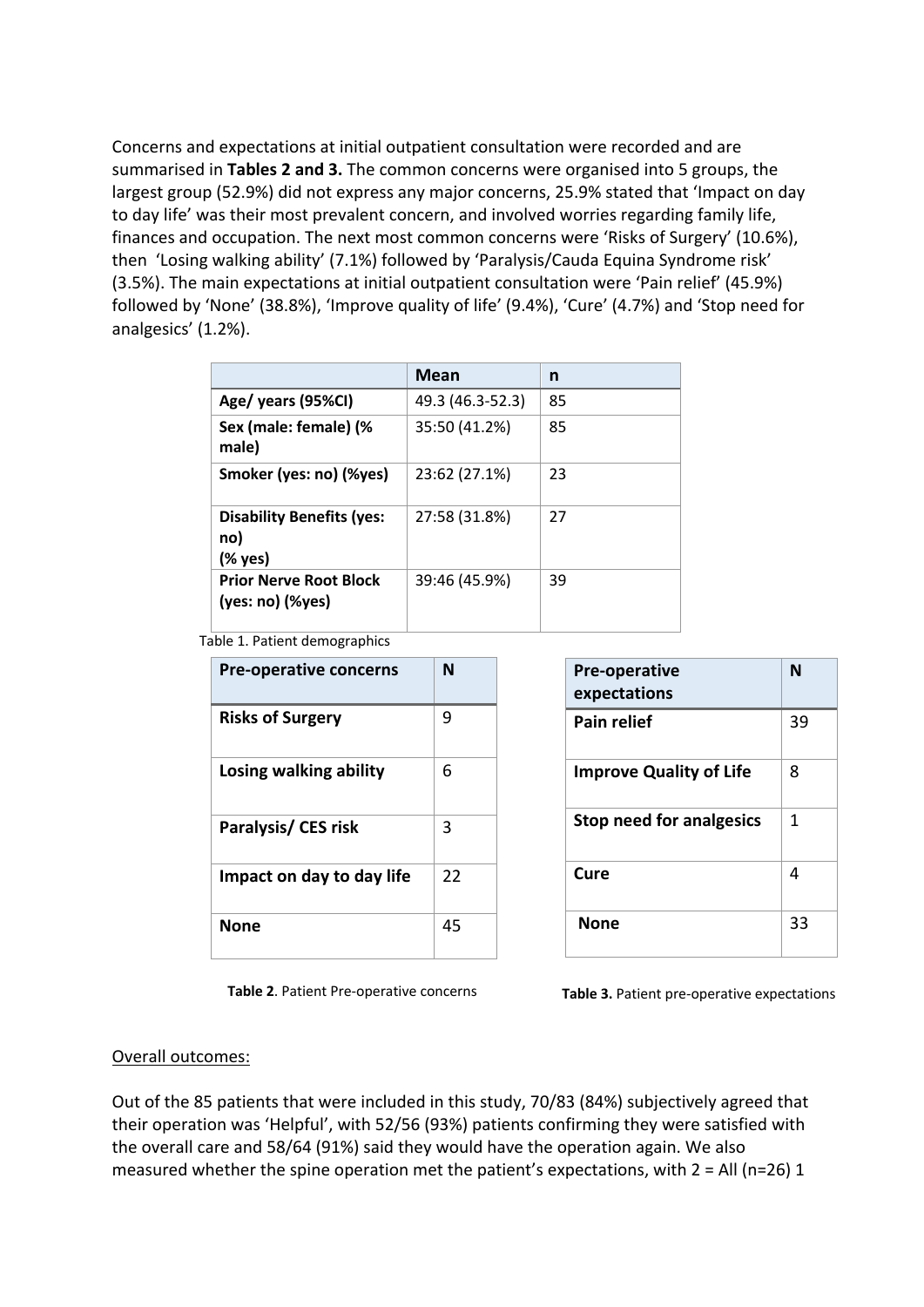$=$  some (n=32), and 0 = None (n=5), the mean score being 1.3 (n=63), concluding that the majority of patients had between some and all of their expectations met as discussed above.

#### PROMS Data:

The average follow-up time was 11.5 months' post surgery (range  $6 - 24$  months). We compared post-operative scores collected at this time to pre-operative scores **(Table 4).** Of the 85 patients, 29.4% (n = 25) had a pre-operative PHQ-9 score representing severe depression (>20), and 35.3% (n = 30) had a GAD-7 score representing severe anxiety (>15).

At follow-up, we saw a reduction of mean score for VAS Back, VAS leg, PHQ-9, GAD-7, and ODI by 38.9%, 45.8%, 27.1%, 27.1% and 24.0% respectively. These average reductions are also shown in **Figures 1 to 5.** Walking distance was improved by 163% on average at follow up.

| <b>SCORES:</b>                 |       | <b>PRE OPERATIVE SCORES</b> | <b>POST OPERATIVE SCORES</b> | % Change     |         |      |
|--------------------------------|-------|-----------------------------|------------------------------|--------------|---------|------|
|                                | Mean  | 95% CI                      | Mean                         | 95% CI       | P value |      |
| <b>VAS Back</b>                | 7.2   | $6.7 - 7.8$                 | 4.4                          | $3.8 - 5.1$  | < 0.001 | 38.9 |
| <b>VAS leg</b>                 | 7.2   | $6.6 - 7.8$                 | 3.9                          | $3.2 - 4.5$  | < 0.001 | 45.8 |
| PHQ-9                          | 14.4  | 12.8-16.1                   | 10.5                         | $8.6 - 12.3$ | < 0.001 | 27.1 |
| GAD-7                          | 10.7  | $9.2 - 12.2$                | 7.8                          | $6.3 - 9.3$  | < 0.001 | 27.1 |
| <b>ODI</b>                     | 53.8  | 50.1-57.5                   | 40.9                         | 35.6-46.2    | < 0.001 | 24.0 |
| <b>Walking</b><br>distance (m) | 360.7 |                             | 749.3                        |              |         | 163  |

**Table 4.** Comparison of pre- and post-operative VAS back, VAS leg, PHQ-9, GAD-7, ODI score, Walking distance (m) averages and percentage change.



**Figure 1**. Pre- and post-operative comparison of VAS back score **Figure 2.** Pre- and post-operative comparison of VAS leg score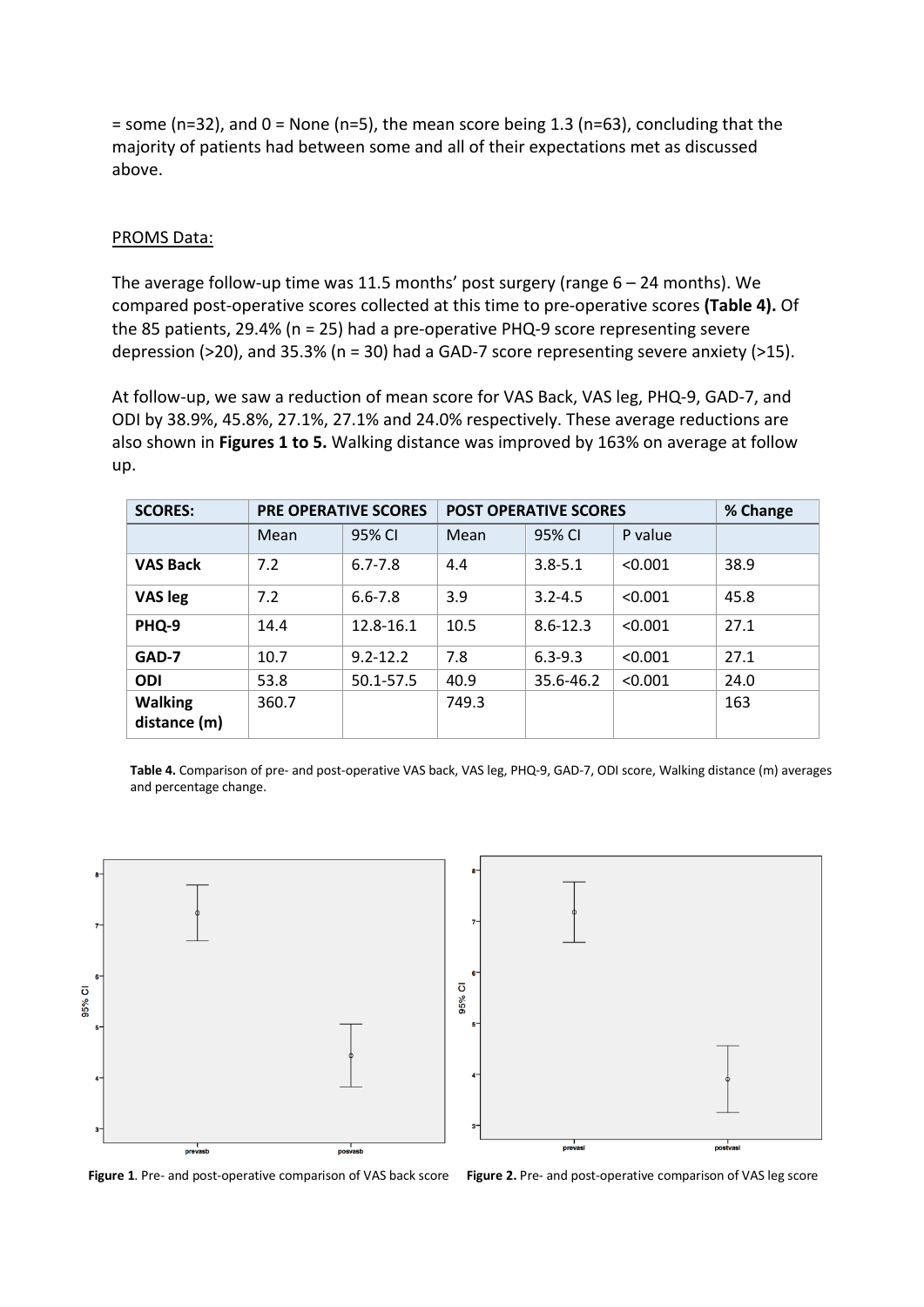

**Figure 3**. Pre- and post-operative comparison of ODI score







**Figure 4.** Pre- and post-operative comparison of GAD-7 score

The difference in average pre-operative and post-operative scores were calculated for VAS back, VAS leg, ODI, PHQ-9 and GAD-7 and compared to their respective Minimum Clinically Important Difference (MCID). A difference of 2, 10 (17), and 5 (18) was considered clinically significant for the VAS, ODI and PHQ-9 scores respectively. The GAD-7 score does not currently have a recognised MCID. The average changes can be seen in **Table 5.**  This shows that of the 85 patients, 72.9% of patients had a clinically significant change in their VAS scores for both back and leg, with 61.2% showing a clinically

significant change in ODI score and despite the average score for PHQ-9 not being >5 and therefore not clinically significant, 56.5% of patients demonstrated a significant change in their score.

|                                                        | <b>VAS</b><br><b>Back</b> | <b>VAS Leg</b> | <b>ODI</b> | PHQ-9 | GAD-7 |
|--------------------------------------------------------|---------------------------|----------------|------------|-------|-------|
| <b>Average Difference</b><br>between pre/post op       | $-3$                      | -3             | $-13$      | -4    | -3    |
| <b>Number of clinically</b><br>significant changes (%) | 62                        | 62             | 52         | 48    | N/A   |

**Table 5**. Average difference between pre- and post-operative scores and percentage of patients with clinically significant changes in scores. - = reduction in score, + = increase in score.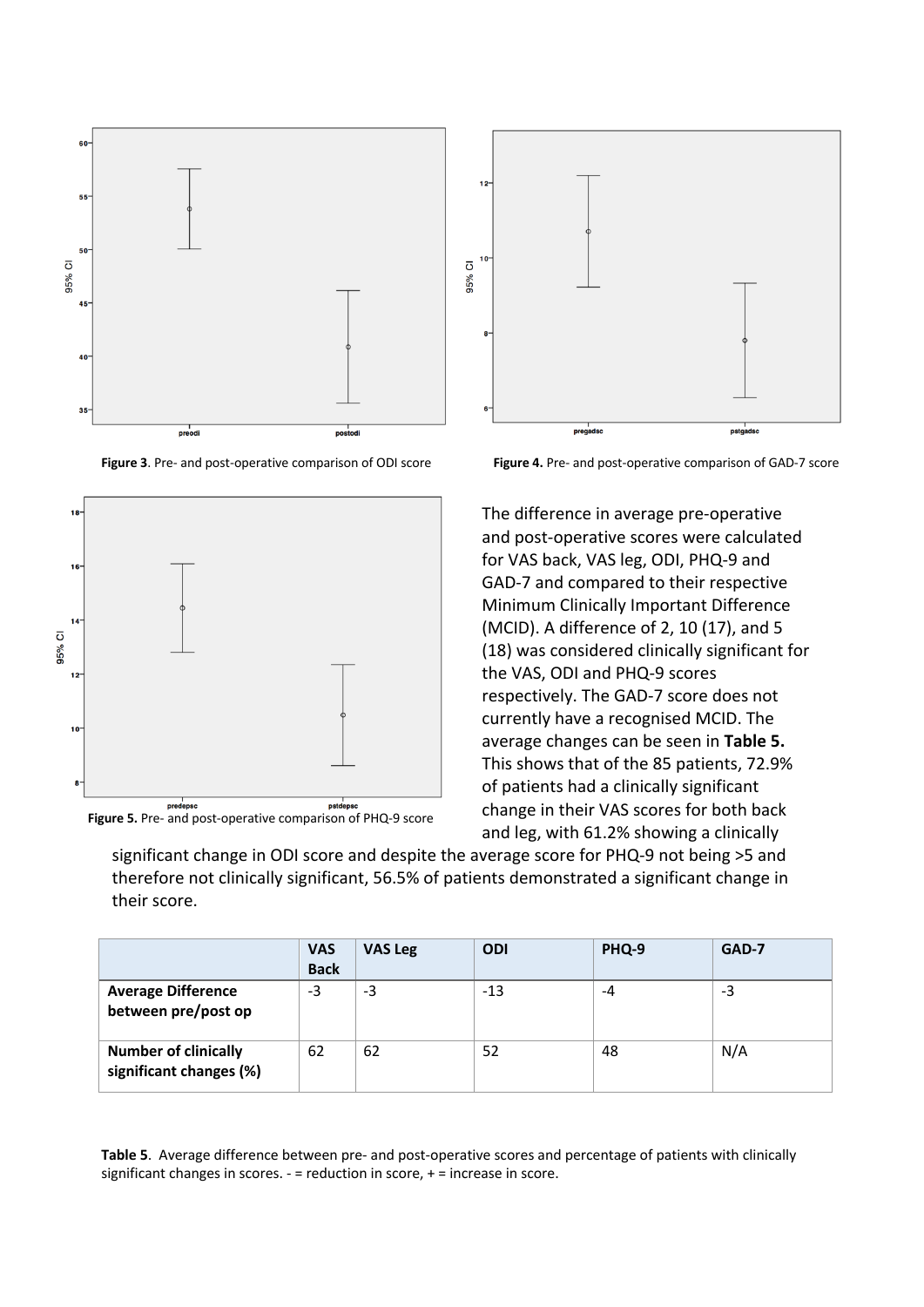### Pre-operative PHQ-9 and GAD-7 score associations:

Patients who smoked and claimed disability benefits were more likely to score highly on the PHQ-9 and GAD-7 (p<0.05) indicating that these individuals experienced more depression and anxiety.

A strong positive correlation was seen between pre-operative GAD-7 and PHQ-9 scores (Figure 6, r = 0.86, p<0.001). Given that the questionnaires are different, this would indicate that anxiety and depression are linked.

Strong positive correlations were also seen between pre-operative PHQ-9 score and post-operative GAD-7 (r = 0.52, p=0.001), ODI (r=0.52, p=0.001) and PHQ-9 scores ( r=



**Figure 6**. Scatter plot showing correlation between pre operative GAD-7 scores and pre-operative PHQ-9 scores.

0.52, p<0.001). Those patients with higher PHQ-9 scores pre-operatively, were commonly found to have higher post-operative PHQ-9, GAD-7 and ODI scores. A weaker but statistically significant positive relationship was seen also between pre-operative PHQ-9 score and post VAS leg score (r= 0.28, p=0.01) but pre-operative depression did not predict post operative VAS back score and therefore was not associated with the level of back pain felt by the patient following surgery.

In terms of pre-operative GAD-7 scores, anxiety before surgery was seen to correlate positively with post-operative anxiety (r=0.67, p<0.001), depression (r=0.58, p<0.001), ODI (r=0.58, p=0.001), VAS back pain (r=0.25, p=0.001) and VAS leg pain (r=0.43, p=0.05). This indicates that those with high anxiety prior to surgery were more likely to still be experiencing back pain post-operatively in comparison to those with depression.

#### Association with overall outcome:

Despite correlating with the psychometric, pain and disability scores post-operatively, no association was found between pre-operative psychometric scoring and our measures of overall outcome, such as whether the patient would have the operation again, whether it helped them and whether they were satisfied. Student's t test and the graphical representations in **Figures 7 and 8** show no significant differences in the pre-operative PHQ-9 and GAD-7 scores between groups of people based on whether the operation helped or not. All three outcomes measured are summarised in **Table 6**.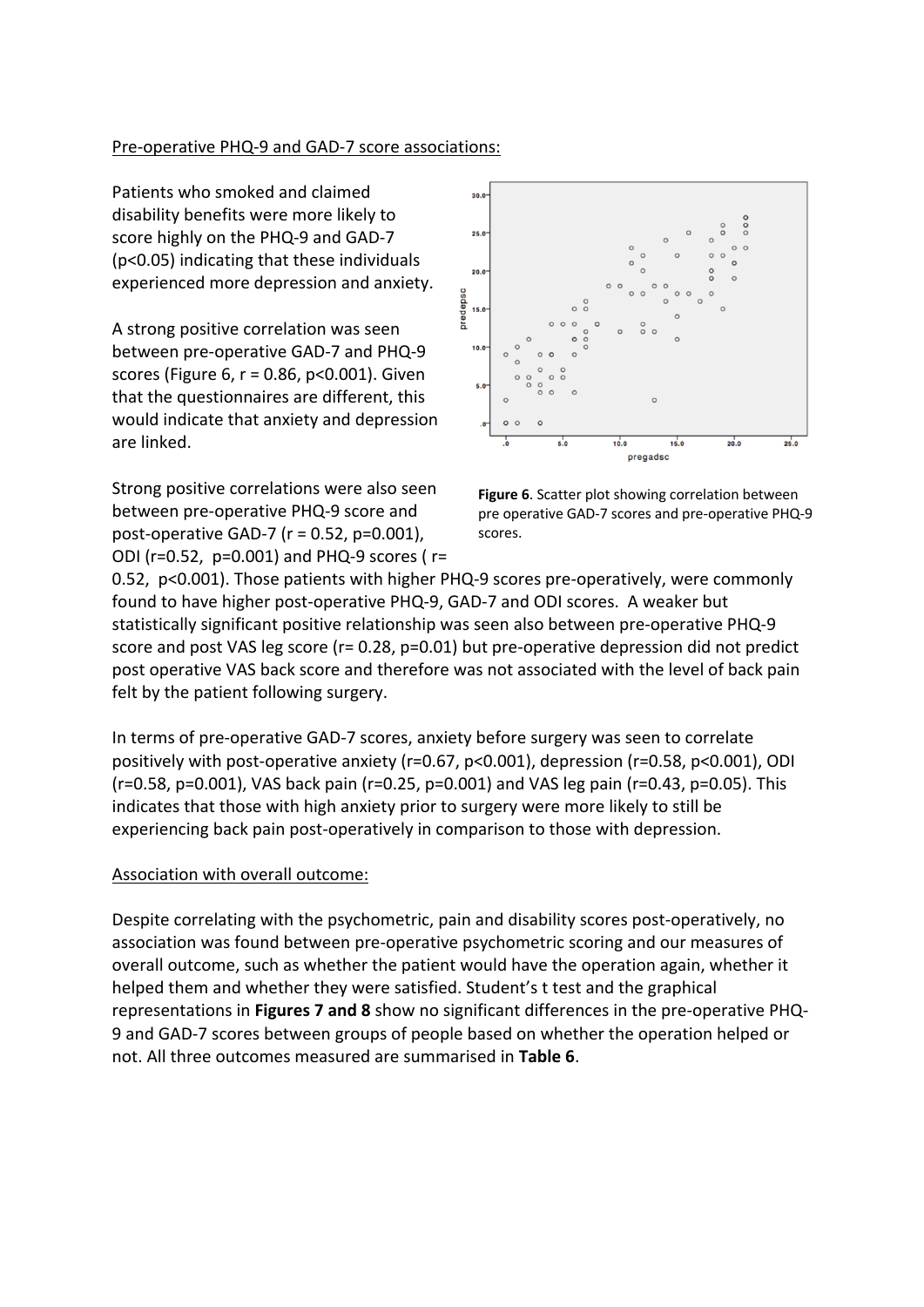

**Figure 7**. Error line graph showing the influence of pre-operative PHQ-9 score on whether the operation 'Helped'.



**Figure 8**. Error line graph showing the influence of pre-operative GAD-7 score on whether the operation 'Helped'.

|           |                  | N  | <b>Mean diff</b> |         | p value |
|-----------|------------------|----|------------------|---------|---------|
| Pre PHQ-9 | <b>Helped</b>    | 83 | 1.98             | 0.87    | 0.39    |
|           | Op. again        | 64 | $-1.12$          | $-0.36$ | 0.72    |
|           | <b>Satisfied</b> | 56 | $-1.25$          | $-0.35$ | 0.77    |
| Pre GAD-7 | <b>Helped</b>    | 83 | $-0.45$          | $-0.22$ | 0.83    |
|           | Op. again        | 64 | $-3.25$          | $-1.11$ | 0.27    |
|           | <b>Satisfied</b> | 56 | $-2.77$          | $-1.60$ | 0.16    |

**Table 6. Student's t test looking at the significance of pre-operative PHQ-9 and GAD-7 scores on post-operative outcome**. Pre PHQ-9 = pre operative PHQ-9 score, Pre GAD-7 = pre-operative GAD-7 score, N= Number of proms results. 'Helped' = How many patients said the operative helped, 'Op. again' = How many patients would have the operative again, 'Satisfied' = How many patients said they were satisfied.

Interestingly, of those patients who were reported to have severe depression (n=24, 29.4%), 83% (20/24) claimed their operation helped them. A similar pattern was seen for those with severe anxiety (n=29, 35.3%), with 83% (24/29) also reporting that the operation helped (**Table 7 and 8)**. It is worth noting that the high correlation between depression and anxiety pre-operatively, would suggest that some of these individuals are the same (i.e. they have both severe depression and severe anxiety). Nevertheless, it is notable that the large majority of such severely affected individuals were positive about the outcome of their surgery.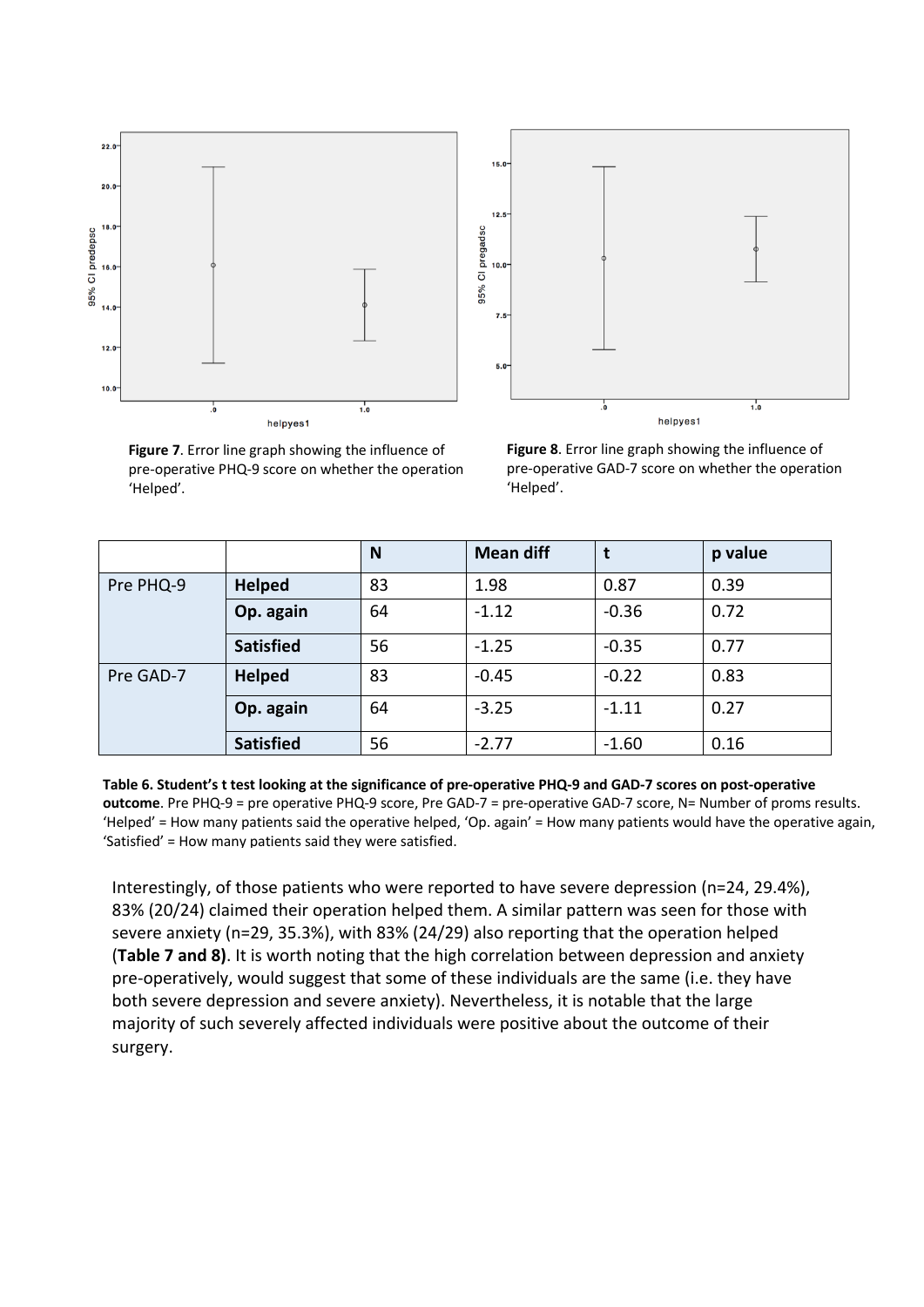|                                   |            |           | <b>Severe</b><br><b>Depression</b> |  |                                   | <b>Severe</b><br><b>Anxiety</b> |           |            |
|-----------------------------------|------------|-----------|------------------------------------|--|-----------------------------------|---------------------------------|-----------|------------|
|                                   |            | <b>No</b> | <b>Yes</b>                         |  |                                   |                                 | <b>No</b> | <b>Yes</b> |
| <b>Operation</b><br><b>Helped</b> | <b>No</b>  | 9         | 4                                  |  | <b>Operation</b><br><b>Helped</b> | <b>No</b>                       | 8         | 5          |
|                                   | <b>Yes</b> | 50        | 20                                 |  |                                   | Yes                             | 46        | 24         |

**Table 7 and 8. Comparison of number of patients with severe anxiety and depression who found the operative helped or didn't help.**

The only factor that was statistically associated with whether the operation 'Helped' or not, was the post-operative ODI score, where the group that stated the operation 'Helped' was seen to have the biggest drop in ODI score and therefore level of self perceived disability (p<0.001, **Figure 9).**



**Figure 9.** Comparison between pre- and post-operative ODI score and its associated with whether the operation 'Helped'

would have the 'Operation again'

The group of patients who underwent decompression surgery, which is primarily required for cases of Spinal Stenosis (19) showed the highest percentage of patients who required a further operation following their first surgical intervention (19%) **(Table 9).** It is positive to see that the majority of patients under going any of the three surgeries in **Table 9** saw a clinically significant positive change in their VAS back, VAS leg and ODI score, suggesting a strong overall improvement in these post-operative PROMS scores for physical symptoms. Transforaminal Lumbar Interbody Fusion (TLIF) procedure had the best result based on a measure of overall outcome, with 100% of patients being 'Satisfied' with their operation and claiming they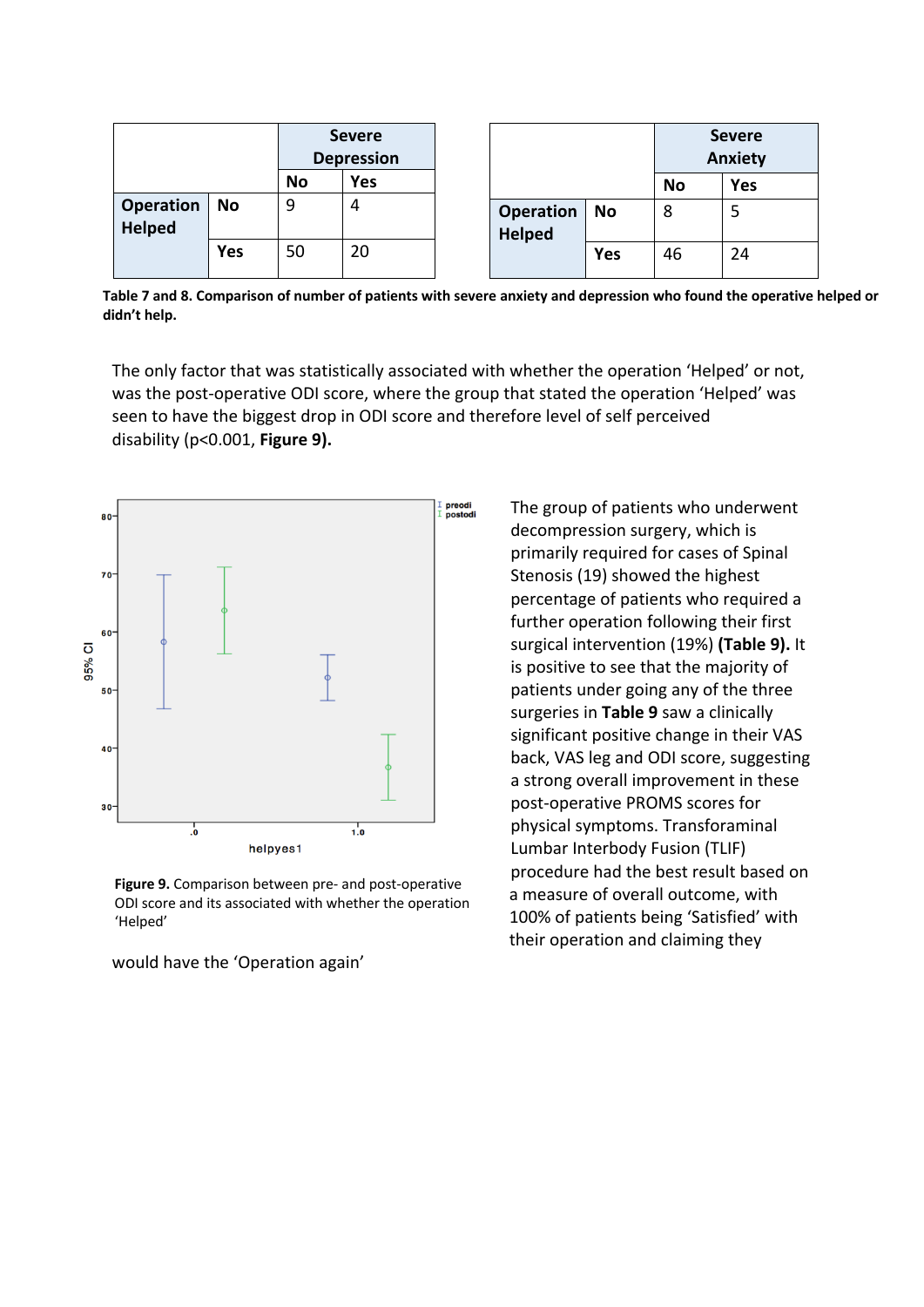| Mean follow up time 1 year |                                                                 |     |    |    |  |  |  |  |
|----------------------------|-----------------------------------------------------------------|-----|----|----|--|--|--|--|
|                            | Overall no. %<br>TLIF <sub>%</sub><br>Decom/Disc%<br>Post LDF % |     |    |    |  |  |  |  |
| <b>CSI VAS back</b>        | 73                                                              | 71  | 63 | 75 |  |  |  |  |
| <b>CSI VAS leg</b>         | 73                                                              | 79  | 56 | 72 |  |  |  |  |
| <b>CSI ODI</b>             | 61                                                              | 58  | 63 | 63 |  |  |  |  |
| <b>Helped</b>              | 84                                                              | 92  | 75 | 83 |  |  |  |  |
| <b>Satisfied</b>           | 93                                                              | 100 | 90 | 95 |  |  |  |  |
| Op. again                  | 91                                                              | 100 | 92 | 88 |  |  |  |  |
| <b>Further op</b>          | 8                                                               | 8   | 6  | 19 |  |  |  |  |
| Further Inj.               | 17                                                              | 16  | 18 | 34 |  |  |  |  |

**Table 9. The post-operative outcomes compared among the three most common operations**. Numbers indicate the percentage of patients for each of the outcome measures. Overall no. = number of patient results overall, TLIF = Transforaminal Lumbar Interbody fusion, Post LDF = Posterior Lumbar Decompression and Instrumental fusion, Decom/Disc = Decompression and Discectomy's, CSI = Clinically significant change

# Further treatments:

Out of the 85 patients, following their primary operation, 11 went on to have a further operation. This outcome was not found to be related to either pre-operative GAD-7 or PHQ-9 score (p>0.05). A similar result was found when looking at those patients who had to have further Nerve Root Block injections following their surgery due to on going symptoms (n=20) and pre-operative PHQ-9 scores (p>0.05). However, a small association was identified between future injections and pre-operative GAD-7 score (p<0.05) suggesting those with a higher GAD-7 score were more likely to have a further injection post-operation.

### **DISCUSSION:**

The main objective of this study was to identify the relationship between pre-operative measured of depression and anxiety (PHQ-9 and GAD-7 scores, respectively) and postoperative outcome in a large group of patients who underwent lumbar spine surgery. No association was found between these two scores and our measures of overall outcome. However, if we extend our definition of outcome to include post-operative psychometric, disability and physical scoring, we could see a correlation between pre-operative PHQ-9 scores and post-operative ODI, GAD-7, VAS leg and PHQ-9 scores. These findings suggest that those with a higher level of depression before surgery may experience more pain, disability and psychological problems after their surgery, in comparison with those who have a lower PHQ-9 score. Despite this, the overall PHQ-9 average score reduced after surgery. This was seen in the study by Wahlman et al (20) identifying the reduction in prevalence of depressive symptoms post-operatively.

It is interesting to find, as well as mirroring the correlation between PHQ-9 scores and postoperative scores, GAD-7 was individually associated with post-operative VAS back scores. Those with higher levels of anxiety expressed a higher level of back pain post-surgically in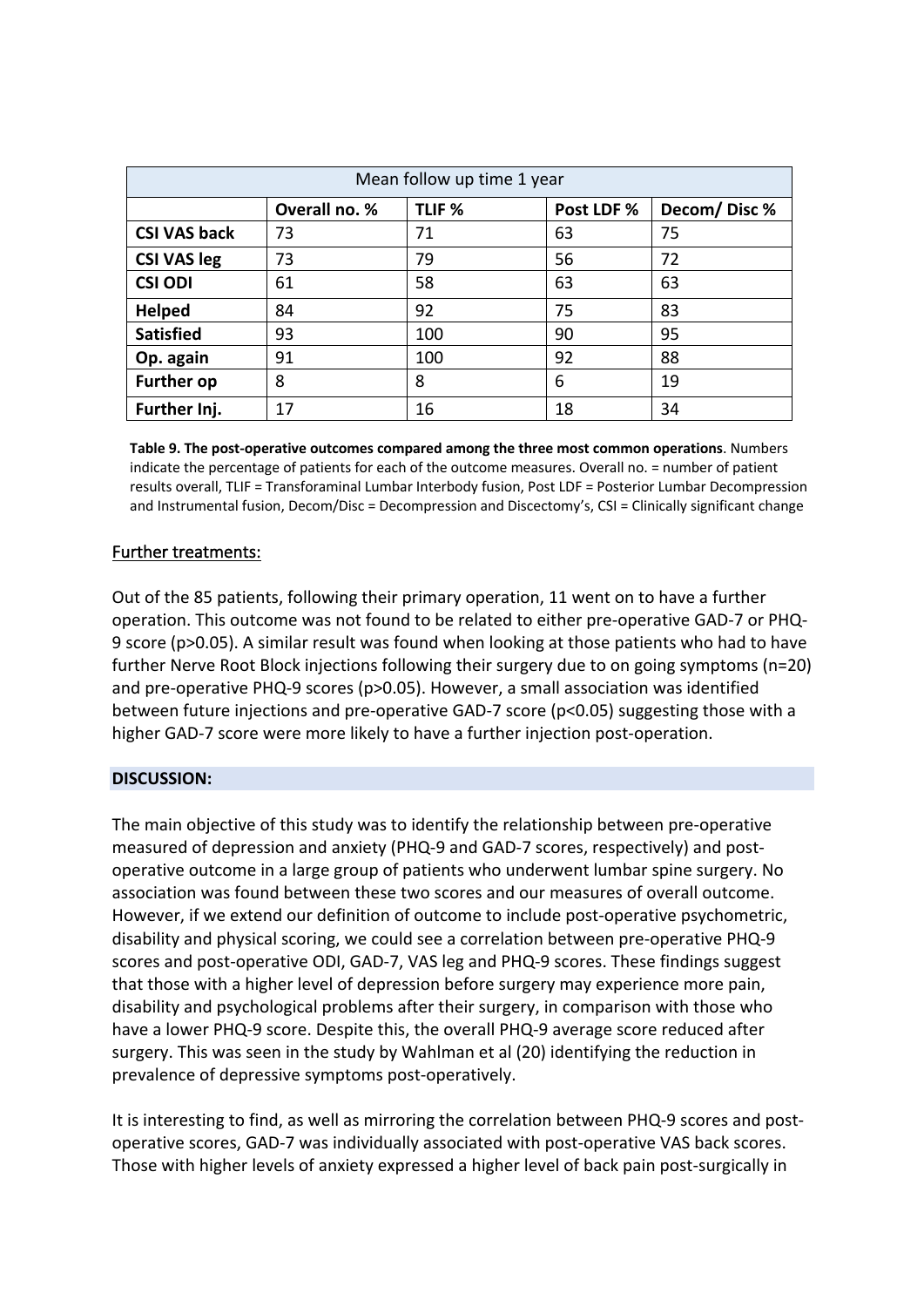comparison to those with a lower anxiety score. This has been previously reported by Groot et al (4), whereby these patients report higher levels of physical complaints after their surgery. This may explain why a relationship was seen between pre-operative GAD-7 score and future post-surgical injections: those with anxiety, even after their surgery, may still be experiencing physical symptoms in need of further intervention. It therefore may help in predicting whether a patient with anxiety will need further interventions following their spinal surgery.

Of those 20 patients who had further injections, the two most common operations were Discectomy (35%) and TLIF (25%). This gave a mixed pictures of prior operations suggesting these were not the causative factor as to why these patients required a future injection, and it is more likely it is due to the GAD-7 score. It was further noted that 75% of these patients were female (n=15) with 80% claiming following their operation their Walking Distance did not improve.

Also, the fact that Decompression surgery and further operations were associated is reflected in a study by Shipman et al (21) which shows Spinal Stenosis to be the most common diagnostic reason (21.5%) for Failed Spinal Surgery Syndrome, which is a generalised term used to describe those patients who have experienced pain after unsuccessful spinal surgery (22).

The main pre-operative expectation was 'Pain relief', and alongside the fact that the majority of expectations were met, we saw a large reduction in average VAS leg and back pain score following surgery. Overall, 84% of patients agreed their operation helped them, suggesting that there is no need to exclude patients from surgery based on their psychometric scores. Walking distance improved by 163% on average after 1 year follow up, indicating a positive outcome given that 'losing walking ability' was one of the identified 5 top pre-operative concerns.

It was reassuring to see that the majority of those with scores representing Severe depression and Severe anxiety said they found their operation helpful. This is encouraging, as it suggests that despite a patient qualifying for severe anxiety or depression, which may have a large psychological influence on their perception of surgery success and any pain that they may experience (23), the majority of the operations nonetheless was perceived by these patients as helpful, which essentially is our most important outcome.

### Limitations:

There are some limitations to this study, alongside the small sample size and mixed operation types. In terms of the psychometric scoring systems, though quick, cheap and easy methods for analysing a patient's psychological state pre- and post-operatively, they do involve a self rating system rather than a formal clinical diagnosis. Therefore, they may only be a rough indication of a patient's psychological profile. However, both tests as previously mentioned have a high specificity and sensitivity for their conditions (11,15) and so it is assumed that the scoring systems are suitable for research such as this. Of note, the surgeon did not use the pre-operative PROMs or psychometric scores to determine whether a patient was suitable for surgery.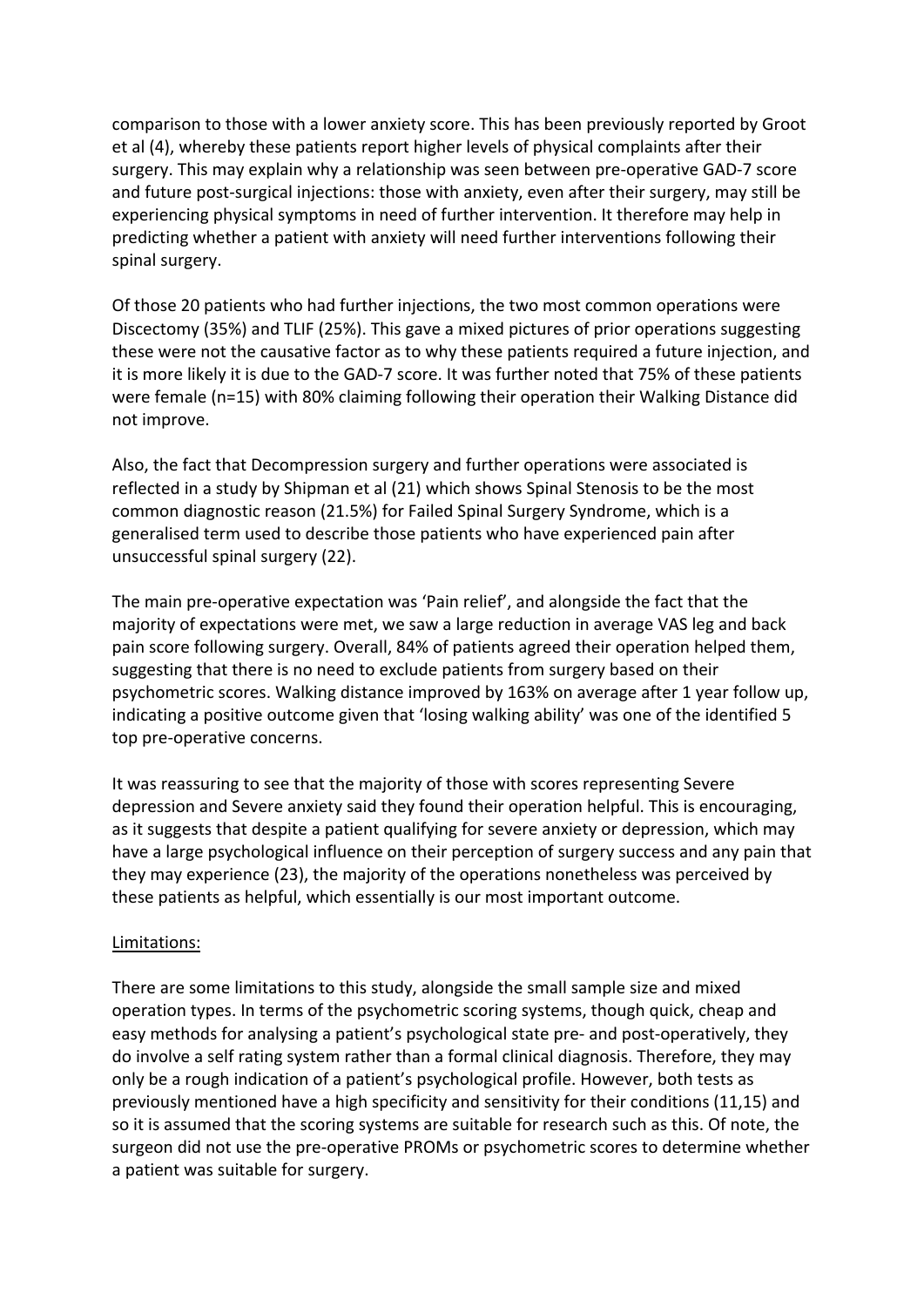It is difficult to assume that the CLBP as felt by the patient is the only contributing factor, and the surgery the only alleviating factor, of psychological distress. Consequently, any improvements of patient's psychological profile cannot be explained just by the variables seen in this study (23).

In terms of data collection, there was bias as the Surgeon often discharged discectomy / decompression patients after 3 months, whereas other patients had longer follow-ups. These patients are not followed up further unless they had complications or ongoing problems.

# **CONCLUSION:**

Overall, pre-operative PHQ-9 and GAD-7 were not associated with the patients' perception of surgical success. Depression, disability, anxiety and pain scores on average showed a reduction following surgery, and most patients, including those with severe depression and anxiety claimed the operation 'Helped'. Those with higher pre-operative GAD-7 scores were more likely to require an injection after their operation, and were found to experience higher levels of back pain. Therefore, though screening for anxiety and depressive disorders may help identify those patients who need further interventions and pain management post-surgery, they should not be used as a single predictor of post-surgical outcome.

### REFERENCES:

- 1. Briggs A, Jordan J, O'Sullivan P, Buchbinder R, Burnett A, Osborne R et al. Individuals with chronic low back pain have greater difficulty in engaging in positive lifestyle behaviours than those without back pain: An assessment of health literacy. BMC Musculoskeletal Disorders. 2011;12(1).
- 2. Williams A, Wiggers J, O'Brien K, Wolfenden L, Yoong S, Campbell E et al. A randomised controlled trial of a lifestyle behavioural intervention for patients with low back pain, who are overweight or obese: study protocol. BMC Musculoskeletal Disorders. 2016;17(1).
- 3. Skolasky R, Mackenzie E, Riley L, Wegener S. Psychometric properties of the Patient Activation Measure among individuals presenting for elective lumbar spine surgery. Quality of Life Research. 2009;18(10):1357-1366.
- 4. Groot K de, Boeke S, van den Berge H, Duivenvoorden H, Bonke B, Passchier J. The influence of psychological variables on postoperative anxiety and physical complaints in patients undergoing lumbar surgery. Pain. 1997;69(1):19-25.
- 5. Polatin PB, Kinney RK, Gatchel RJ, Lillo E, Mayer TG. Psychiatric illness and chronic low-back pain. The mind and the spine—which goes first? Spine (Phila Pa 1976) 1993;18(1):66–71. doi: 10.1097/00007632-199301000-00011
- 6. Mathew J, Singh S, Garis S, Diwan A. Backing up the stories: The psychological and social costs of chronic low-back pain. The International Journal of Spine Surgery. 2013;7(1):e29-e38.